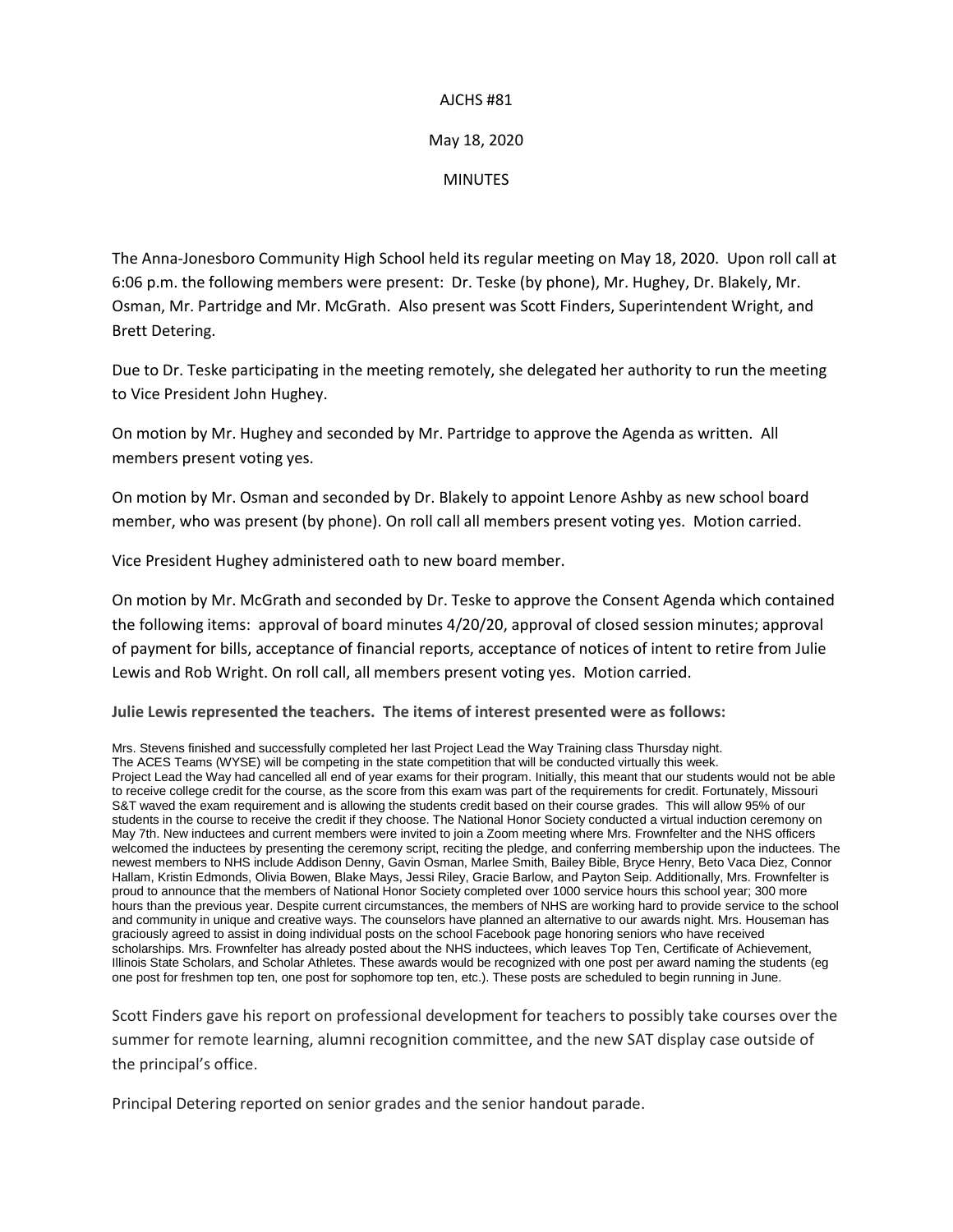Superintendent Wright presented his administrative report. We have continued to receive our state aid payments as scheduled. Registration will begin for the Triple I Conference in June; anyone wishing to attend will need to let us know. A pre bid meeting was held on 5/14/20 for work to be done on the new entry and principal's office. Bids will be opened on 5/22, and in order not to delay the project, it will be necessary to have a special meeting for approving the bid. Mr. Wright updated the board on the progress of our two current projects (district office and lower gym roof), he also updated the board on the damages on the lower gym floor. Graduation has officially been postponed to June 27<sup>th</sup>.

On motion by Dr. Blakely and seconded by Mr. Osman for the Board to enter into closed session at 6:50 p.m. for the following reasons (1) the purpose of appointment, employment, compensation, discipline, performance, or dismissal of specific employee of the public body or legal counsel for the public body, including hearing testimony on a complaint lodged against an employee of the public body or against legal counsel for the public to determine its validity. 5ILCS 120/2(c)(1) On roll call, all members present voting yes. Motion carried.

On motion by Mr. Partridge and seconded by Mr. Osman to return to regular session at 7:16 p.m. On roll call all members present voting yes. Motion carried.

On motion by Dr. Blakely and seconded by Mr. Hughey to approve changes to the Student Handbook for the 2020-2021 school year. All members present voting yes. Motion carried.

On motion by Mr. Osman and seconded by Mr. McGrath to approve the Consolidated District Plan for the 2020-2021 school year. All members present voting yes. Motion carried.

On motion by Mr. Partridge and seconded by Mr. McGrath to approve the Board Policy Updates as presented in  $2^{nd}$  and final reading. All members present voting yes. Motion carried.

On motion by Dr. Teske and seconded by Mr. Osman to approve the adaption of ISBE's recommended guidelines for Graduation for the Class of 2020 only. All members present voting yes. Motion carried.

On motion by Mr. Hughey and seconded by Dr. Blakely to hold a public hearing on June 15, 2020 at 5:50 p.m in the High School Library for the purpose of transferring funds from Transportation to Operations and Maintenance Fund. All members present voting yes. Motion carried.

On motion by Mr. Partridge and seconded by Mrs. Ashby to hire Rick Kirt as a custodian for the 2020- 2021 school year. On roll call, the following members voted yes – Teske, Hughey, Ashby, McGrath, Partridge, Osman. The following member abstained – Blakely. Motion carried.

On motion by Mrs. Ashby and seconded by Mr. Partridge to appoint Sara Verble as School Treasurer for the 2020-2021 school year. On roll call, all members present voting yes. Motion carried.

On motion by Mr. Hughey and seconded by Dr. Teske to renew the 3 year contract as presented for Brooke Frank as School Nurse. On roll call, all members present voting yes. Motion carried.

On motion by Mr. Osman and seconded by Mr. Partridge to renew the 1 year contract as presented for Rick Livesay as Athletic Director. On roll call, all members present voting yes. Motion carried.

On motion by Dr. Blakely and seconded by Mr. Hughey to renew the 1 year contract as presented for Matt Hammer as IT Assistant. On roll call, all members present voting yes. Motion carried.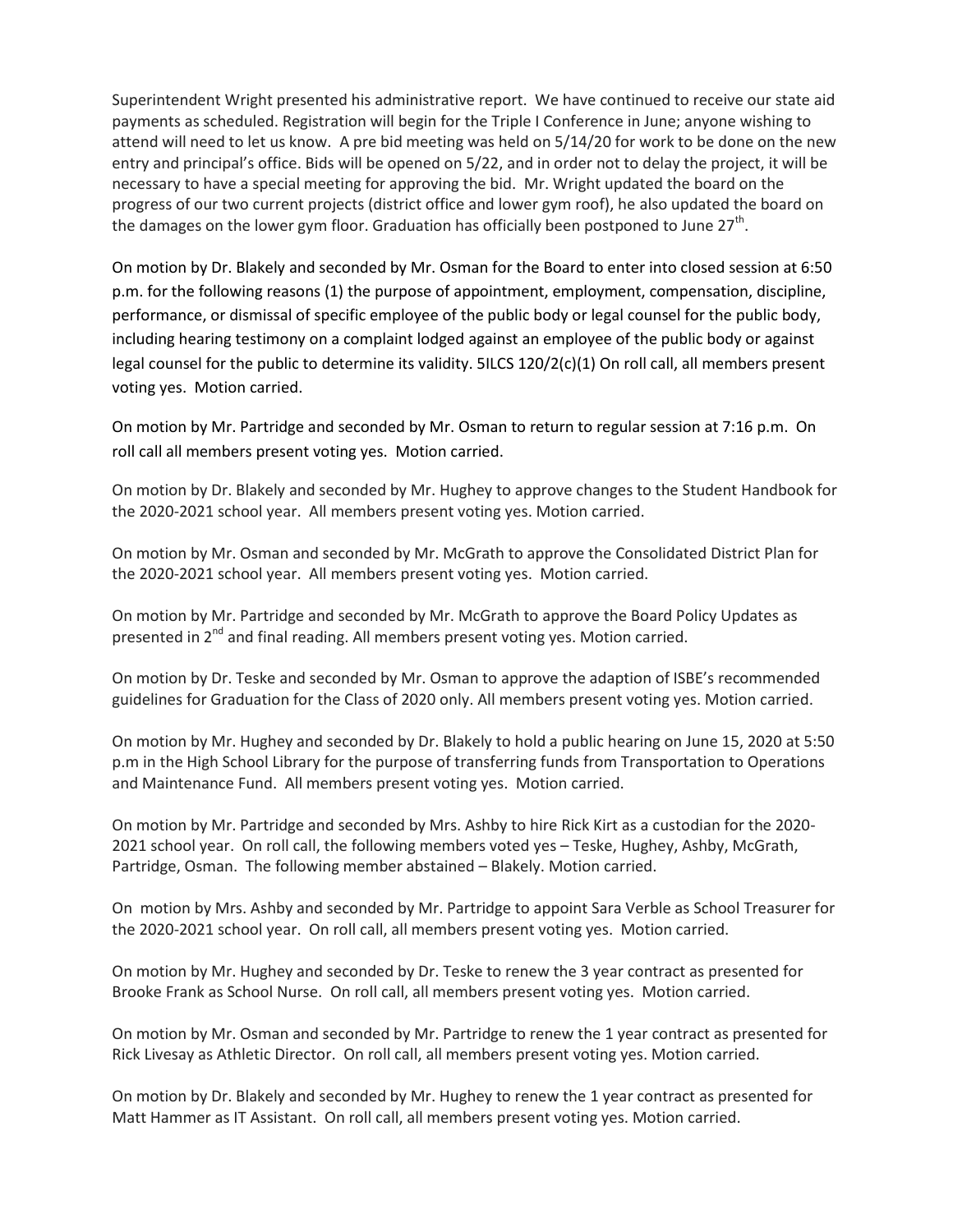President Teske called for a Special meeting to be held on May 26, 2020 at 6:00 p.m. in the High School Library for the purpose of approving a bid for the renovation of the Principal's office and new entryway and to hire fall/winter coaches.

On motion by Mr. Hughey and seconded by Mr. Osman to adjourn the Regular Meeting at 7:32 p.m. All members present voting yes. Motion carried.

The next regularly scheduled Meeting is Monday, June 15, 2020 at 6:00 p.m. in the Superintendent's Office.

\_\_\_\_\_\_\_\_\_\_\_\_\_\_\_\_\_\_\_\_\_\_\_\_\_\_\_\_\_\_\_\_ \_\_\_\_\_\_\_\_\_\_\_\_\_\_\_\_\_\_\_\_\_\_\_\_\_\_\_\_\_\_\_\_\_\_

President **Secretary**